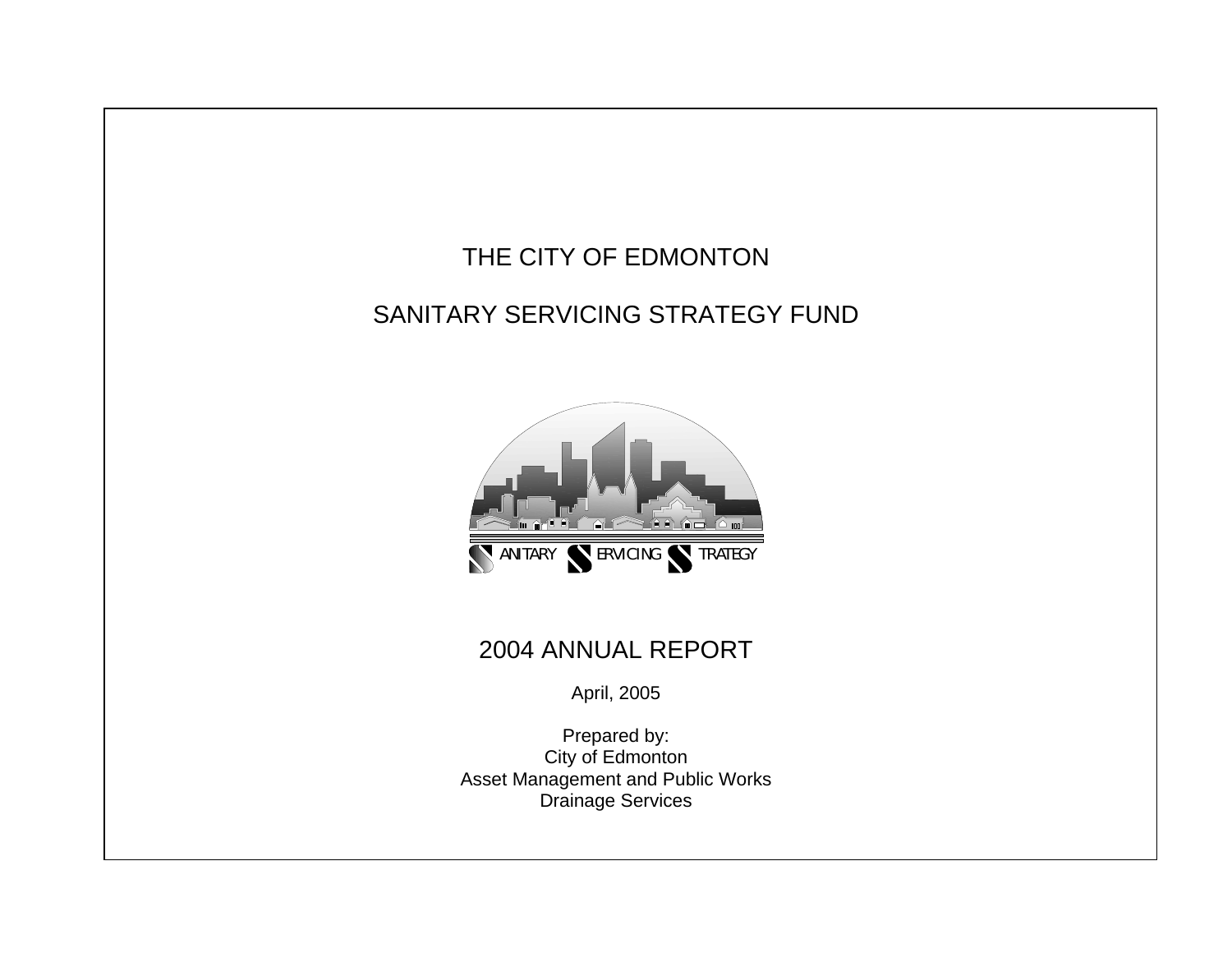\_\_\_\_\_\_\_\_\_\_\_\_\_\_\_\_\_\_\_\_\_\_\_\_\_\_\_\_\_\_\_\_\_\_\_\_\_\_\_\_\_\_\_\_\_\_\_\_\_\_\_\_\_\_\_\_\_\_\_\_\_\_\_\_\_\_\_\_\_\_\_\_\_\_\_\_\_\_\_\_\_\_\_\_\_\_\_\_\_\_\_\_\_\_\_\_\_\_\_\_\_\_\_\_\_\_\_\_\_\_\_

### MESSAGE FROM THE MANAGEMENT COMMITTEE

This is the sixth annual report of the Sanitary Servicing Strategy Fund (SSSF). Activities in 2004 included revenue collection, completion of the updating of the SSSF Financial Model, preliminary design for West Edmonton Sanitary Sewer (WESS) Stages W1 & W12, detailed and preliminary design for South Edmonton Sanitary Sewer (SESS) Stages SW2 & SW3-SW5 respectively as well as preparation of the concept plan for North Edmonton Sanitary Trunk (NEST) stages NL2 & NL3. The two committees of the SSSF, the Management Committee and the Operational Committee, met several times during the year to review the financial status of the fund and to consider and approve proposals for future construction.

At the end of 2004, the Sanitary Sewer Strategy Fund had a closing balance of \$42.5 million with respective revenues and expenditures of \$14.3 million and \$1.9 million. Due to the surprisingly strong showing in the local housing market in 2004, revenues came in ahead of projections by approximately \$2.5 million. On the other hand, expenditures were lower than that budgeted by approximately \$10.2 million, mainly due to longer time taken to finalize the design for WESS Stage W12 and to acquire land for SESS Stage SW2. Considering the steady revenue expected and the current positive balance, the SSSF is in a very solid financial position to meet the sanitary needs of developments in the next two decades.

Our focus in 2005 will be on commencing the construction of WESS Stage W1, WESS Stage W12 & SESS Stage SW2, finalizing the details on design of SESS Stages W3-W5, completing the conceptual planning of NEST Stages NL2 & NL3 as well as updating the construction program for the next 5 years.

Yours truly,

John Hadyso

John Hodgson, Ph.D., P. Eng. Chairman, Management Committee

\_\_\_\_\_\_\_\_\_\_\_\_\_\_\_\_\_\_\_\_\_\_\_\_\_\_\_\_\_\_\_\_\_\_\_\_\_\_\_\_\_\_\_\_\_\_\_\_\_\_\_\_\_\_\_\_\_\_\_\_\_\_\_\_\_\_\_\_\_\_\_\_\_\_\_\_\_\_\_\_\_\_\_\_\_\_\_\_\_\_\_\_\_\_\_\_\_\_\_\_\_\_\_\_\_\_\_\_\_\_\_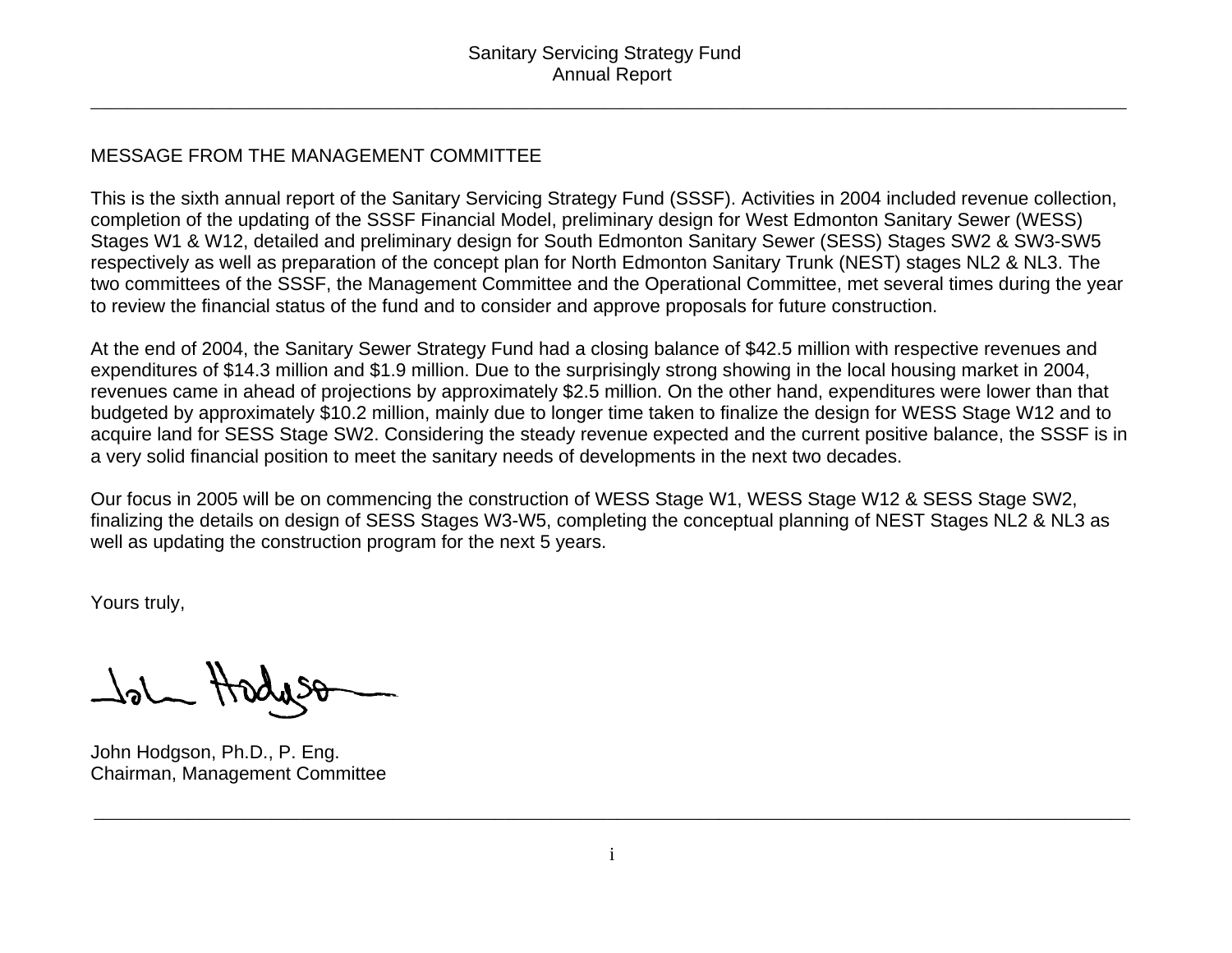# TABLE OF CONTENTS

|     |            |                                                 | Page |
|-----|------------|-------------------------------------------------|------|
|     |            |                                                 |      |
|     |            |                                                 |      |
| 1.0 |            |                                                 |      |
| 2.0 |            |                                                 |      |
| 3.0 |            | FIVE YEAR CONSTRUCTION PLAN ELECTRON CONTINUES. |      |
| 4.0 |            | <b>FUND BALANCE</b>                             |      |
|     | .1         |                                                 | 8    |
|     | $\cdot$ .2 |                                                 |      |
|     | .3         |                                                 |      |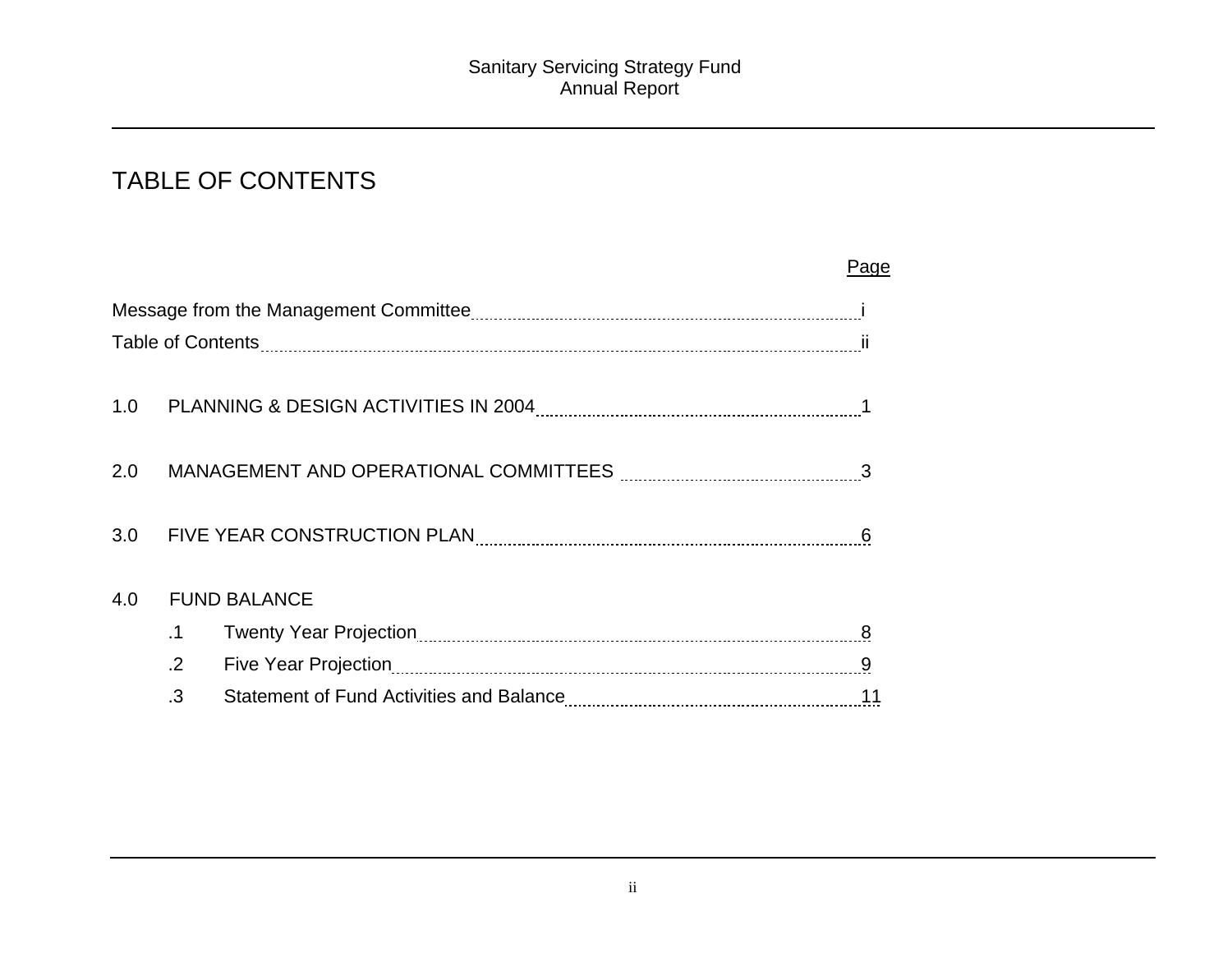### **1.0 PLANNING & DESIGN ACTIVITIES IN 2004**

#### **South Edmonton Sanitary Sewer (SESS), Stages SW2-SW5**

The projected high development rates in the Ellerslie and Heritage Valley East areas are pushing for the completion of SW2 by 2006. Furthermore, City Council approved the Windermere ASP in May, thus accelerating the need to review the timing and alternatives of extending the servicing point further to the west. In view of these demands, a contract was awarded to ISL/UMA/Focus in August to undertake the review of the concept plan as well as the preliminary design of Stages SW3-SW5. Concurrently, Drainage Design & Construction Section proceeded with the detailed design of SW2. Negotiations to acquire land for the working shaft were successfully completed in December and City tunneling crews are gearing up to start construction works for SW2 in the spring of 2005.

At the same time, land owners in the Windermere area have expressed desires to have sanitary servicing available by early 2007 to coincide with their development schedule. Consequently, review of costs and benefits of various staging alternatives were initiated in September. With the expectation that the Neighbourhood Structure Plan for the first phase of development in Windermere will be circulated for comments in early 2005, a recommendation on the most cost effective way to provide long term and short term sanitary servicing to Windermere is being developed concurrently for discussions and approval.

#### **West Edmonton Sanitary Sewer (WESS), Stage W1**

Focus Corporation Ltd. was appointed in April to prepare detailed design of WESS (Stage W1) from 199 Street to 170 Street to serve developments in the North Lewis Farms and Winterburn areas. The previous Concept Plan has been reviewed to incorporate the latest details available. Various staging and design options were then investigated to see which one has the best value for money. After weighing the options against relevant criteria, the option to proceed with the staged construction of a pump station, two staged 500mm diameter forcemains and a 900mm diameter

*Negotiations to acquire land for the working shaft for SESS Stage SW2 were successfully completed in December* 

*WESS stage W1 project will comprise of the staged construction of a pump station, two forcemains and a gravity sewer*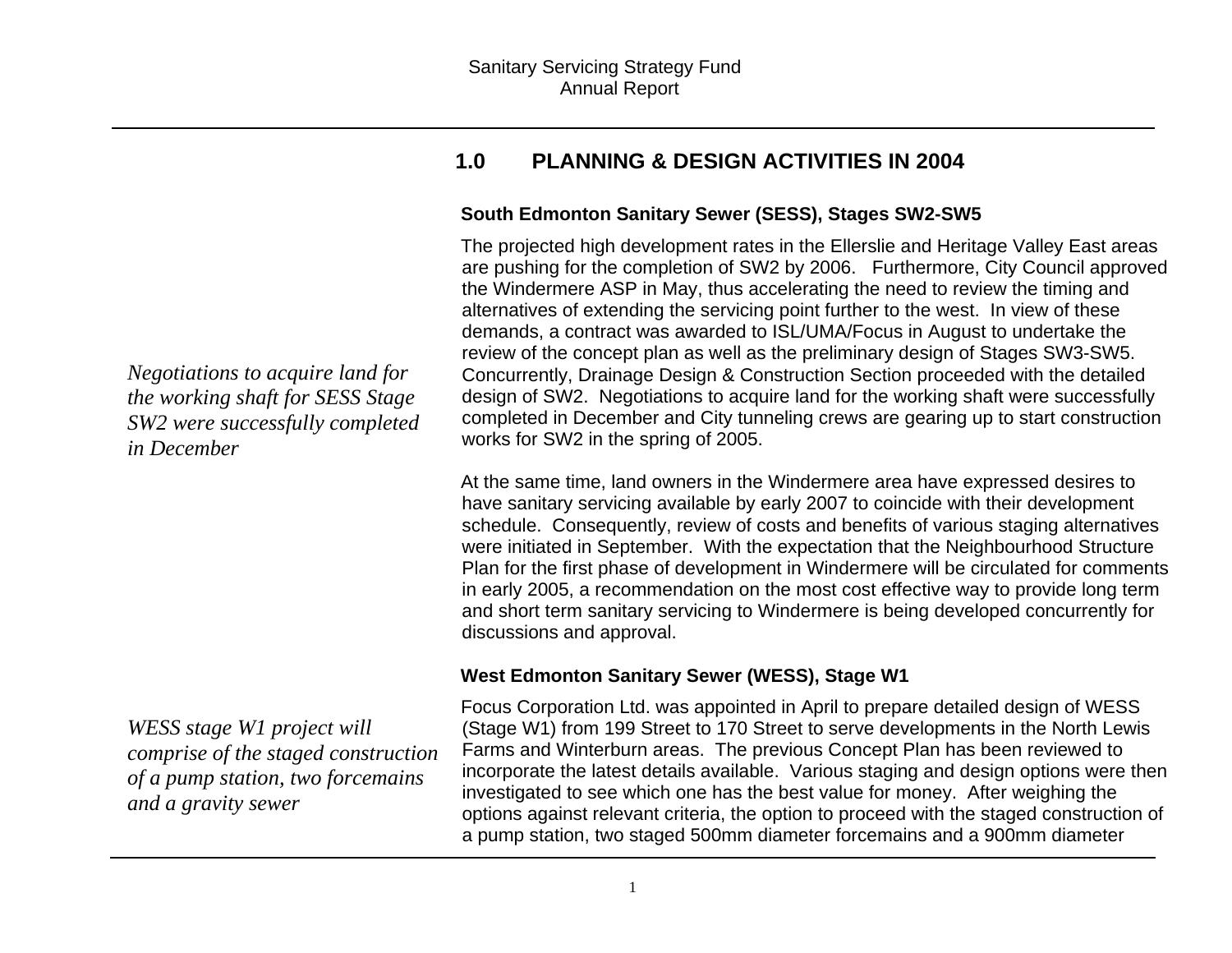gravity sewer was recommended and subsequently approved by the SSSF Management Committee. Construction works are planned to be tendered in April 2005 for completion in the spring of 2006.

#### **West Edmonton Sanitary Sewer (WESS), Stages W12**

Preliminary design was completed in October resulting in some revisions to the conceptual design. The proposal now is to build the siphon across the River using an Earth Pressure Balance Tunneling Machine. Also additional works downstream of the river crossing had been identified. All these changes resulted in the postponement of the construction start date. The consultant, AEAL, will finalize the detailed design by the fall of 2005. Construction works are now expected to begin in late fall of 2005.

#### **North Edmonton Sanitary Trunk (NEST), Stages NL2 & NL3**

The latest Residential Land Servicing Forecasts indicates that a significant number of single family lots will be required in the next five years in the Pilot Sound and Lake District areas to cater for the projected population growth there. This suggests that extension of the NEST system is becoming crucial in the near future. In view of this forecast, Requests for Proposal for a Concept Plan for NL2 and NL3 were issued in September. AEAL was subsequently awarded the contract and commenced work in October. The current plan is to complete the Concept Plan by the summer of 2005.

#### **SSSF Cashflow Model Update**

In order to ensure that the financial projections made by the SSSF Financial Model are as realistic as possible, Applications Management Consulting Limited was given the task in August to update the Model to reflect the latest revisions to the population projection figures as well as changes to the construction schedule approved at previous SSSF Management Committee meetings. The updated Base Case shows a positive balance throughout the 75 year duration of the Program. The Base Case still includes the 15% increases in the SSTC and EA rates at the years 2010, 2015 & 2020.

*Additional works had been identified during preliminary design of WESS Stage W12* 

*A consultant was appointed in October to prepare the concept plan for NEST Stages NL2 & NL3* 

*The SSSF Cashflow Model was updated in August*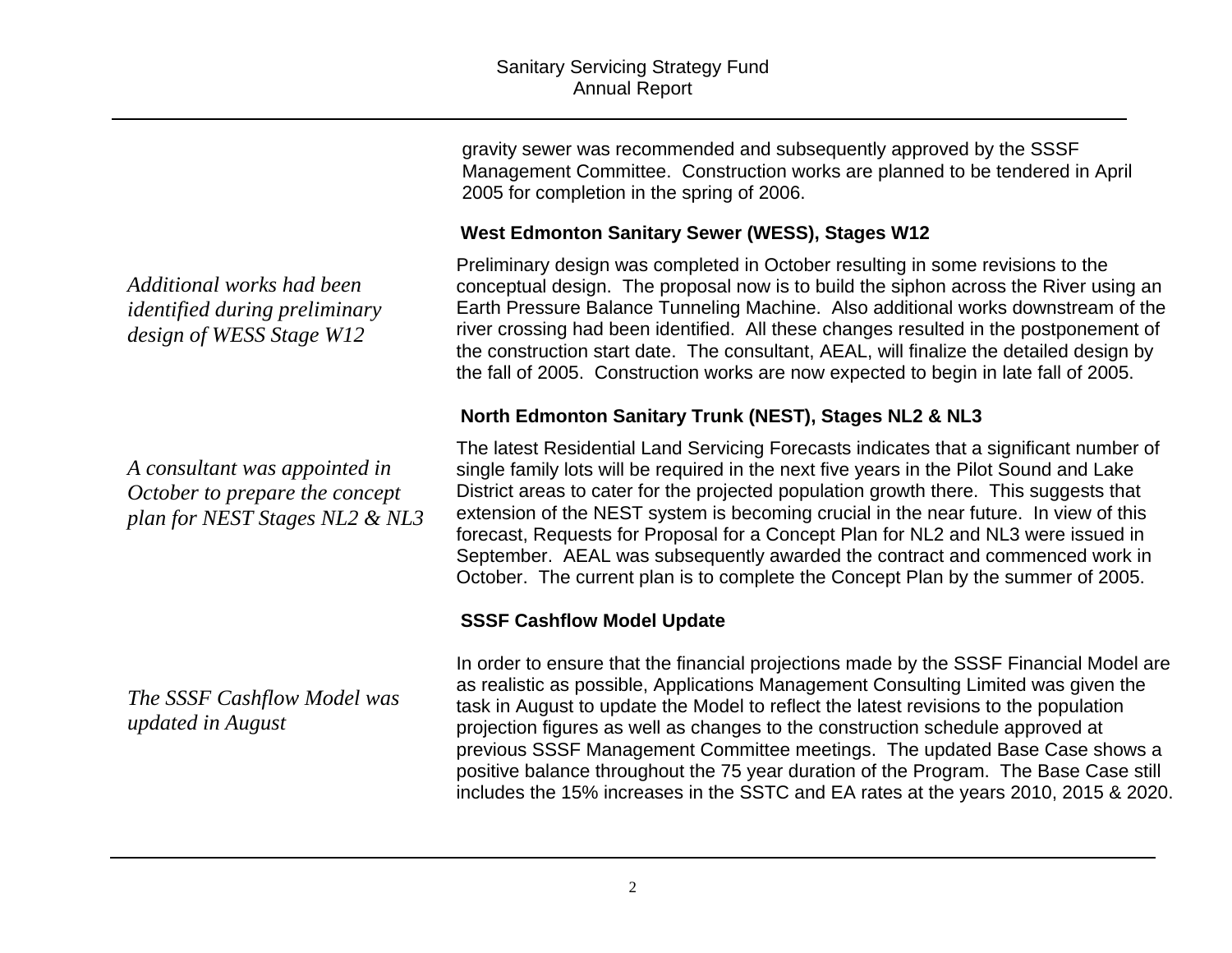### *Major accomplishments by the Management Committee in 2004 were:*

- *Approved commencement of detailed design for W1*
- *Approved commencement of detailed design for SW2*
- *Approved commencement of preliminary design for SW3- SW5*
- *Approved commencement of concept plan preparation for NL2 & NL3*
- *Approved revisions to SSSF Financial Model Base Plan*
- *Reviewed SSSF governance structure*
- *Endorsed recommendation for rate increase in 2005*

## **2.0 MANAGEMENT AND OPERATIONAL COMMITTEES**

The role of the **SSSF Management Committee** is to make decisions regarding revenues and expenditures that best meet the long-range plan of all the stakeholders. The Committee is composed of five members (three from the City and two from the Urban Development Institute):

| Chair:   | Director of Drainage Planning - John Hodgson                 |
|----------|--------------------------------------------------------------|
| Members: | Director of Drainage Design and Construction – Siri Fernando |
|          | Director of Development Coordination – Wayne Cameron         |
|          | Chair of UDI Drainage Committee - Bob Gomes                  |
|          | Chairman of UDI Executive Committee - Peter Cavanagh         |

Siri Fernando became a member of the Management Committee in April after taking over the position of Director of Drainage Design and Construction from K.C. Er.

The Management Committee met four times in 2004, jointly with the SSSF Operational Committee in 3 of the 4 occasions. Below are the major accomplishments for the year:

- Approved recommendation to proceed with the detailed design of a staged pump station with 2 staged forcemains and a gravity sewer for WESS Stage W1.
- Approved commencement of detailed design for SESS Stage SW2.
- Approved commencement of preliminary design for SESS Stages SW3-SW5
- Approved recommendation to commence preparation of concept plan for NEST Stages NL2 & NL3.
- Supported funding for the design and construction of the interim pump station and forcemain west of Whitemud Creek for connection to SESS.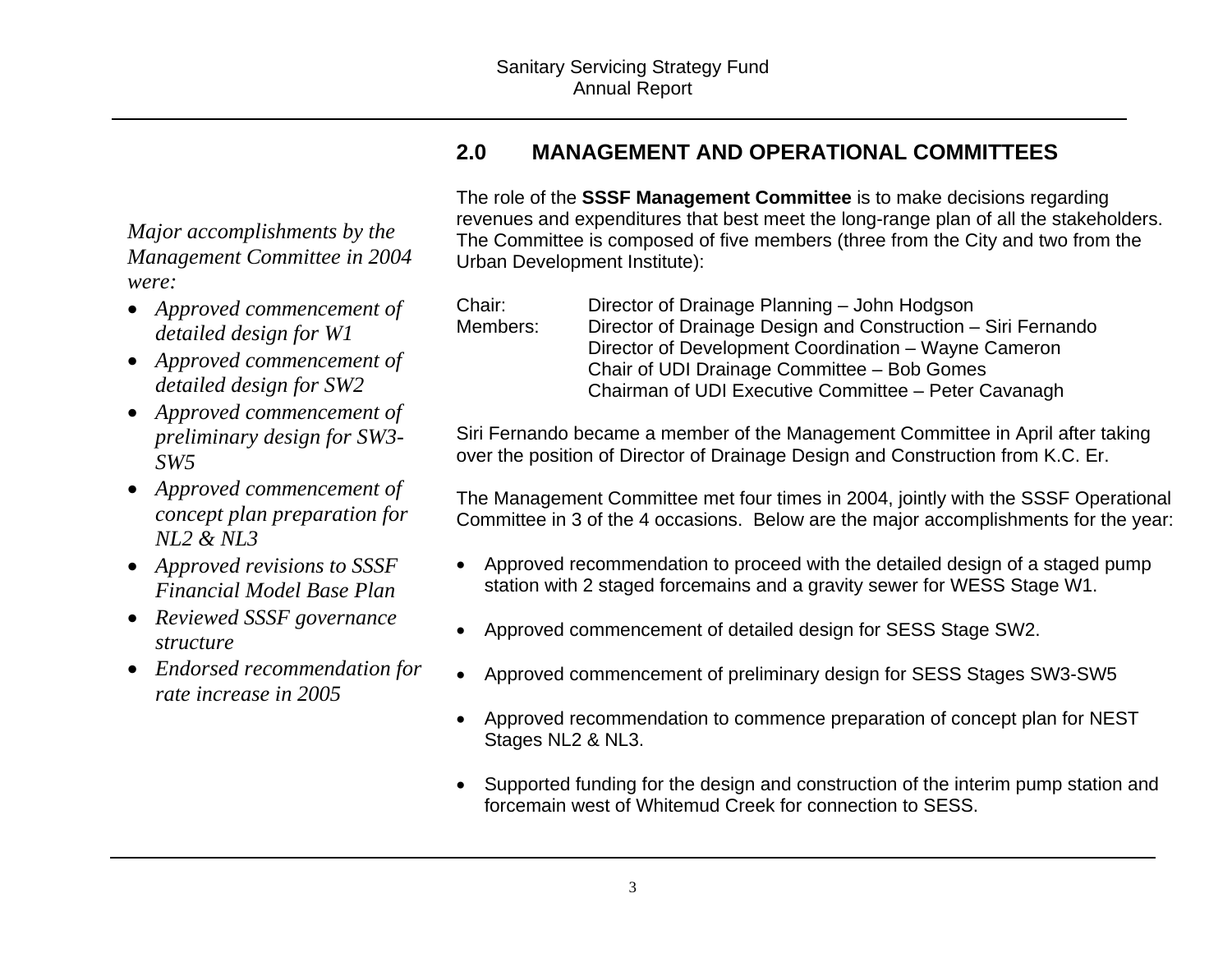- Approved recommendation to revise SSSF Financial Model Base Plan to show construction completion of SA1 in 2010, SA6 in 2021 and NC2 in 2032.
- Reviewed SSSF governance structure in light of current arrangement of having joint meetings between the Management Committee and Operational Committee.
- Endorsed recommended rate increase of 4.75% to take effect on January 1, 2005.

The **SSSF Operational Committee** provides recommendations to the Management Committee regarding the timing and capacity requirements for new trunk construction, and flags relevant issues for consideration by the Management Committee. The Committee is composed of 7 members (five from the City and two from UDI):

|             | Chair:   | Senior Engineer (Sanitary System) – Paul Hoffart            |
|-------------|----------|-------------------------------------------------------------|
|             | Members: | Program Manager (Expansion) – James Tan                     |
|             |          | Planning and Development Representative – Orest Gowda       |
|             |          | Drainage Financial Services Representative - Dennis Yakubow |
|             |          | Member of UDI Committee - Ken Sadownyk                      |
|             |          | Member of UDI Committee - Blaine Usenik                     |
| $5^{\circ}$ |          | Senior Cost Assessment Engineer - Francis Wu                |

James Tan became a member of the Operational Committee in September after taking over the position of Program Manager (Expansion) from Siri Fernando. Also, Dennis Yakubow replaced Lyle Windsor as a member of the Operational Committee in September after Lyle's departure from Drainage Services.

The Operational Committee met four times in 2004 (3 times in joint sessions with the SSSF Management Committee). Major accomplishments for the year included:

- Recommended the adoption of a staged pump station with 2 staged forcemains and a gravity sewer for WESS Stage W1.
- Recommended the commencement of detailed design for SESS Stage SW2.

*Major accomplishments by the Operational Committee in 2004 included finalizing of design details, schedules and cashflow projections for W1, W12, SW2-SW as well as recommending commencement of concept plan preparation for NL2 & NL3*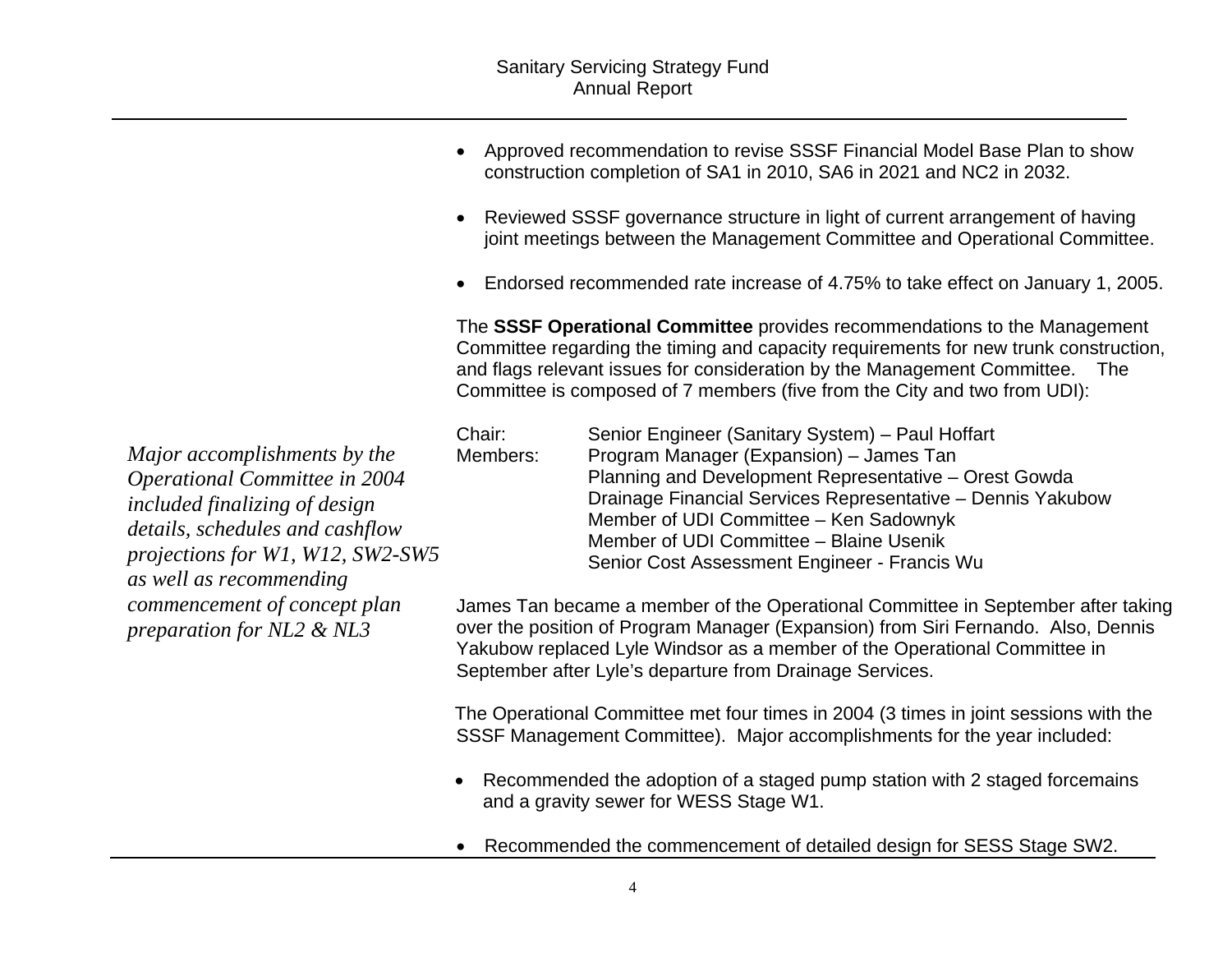- Recommended the commencement of preliminary design for SESS Stages SW2- SW5.
- Recommended the use of an interim pump station to provide sanitary servicing for the initial stages of development in Windermere
- Recommended the commencement of concept plan preparation for NEST Stages NL2 & NL3.
- Recommended the revision of SSSF Financial Model Base Plan to show construction completion of SA1 in 2010, SA6 in 2021 and NC2 in 2032.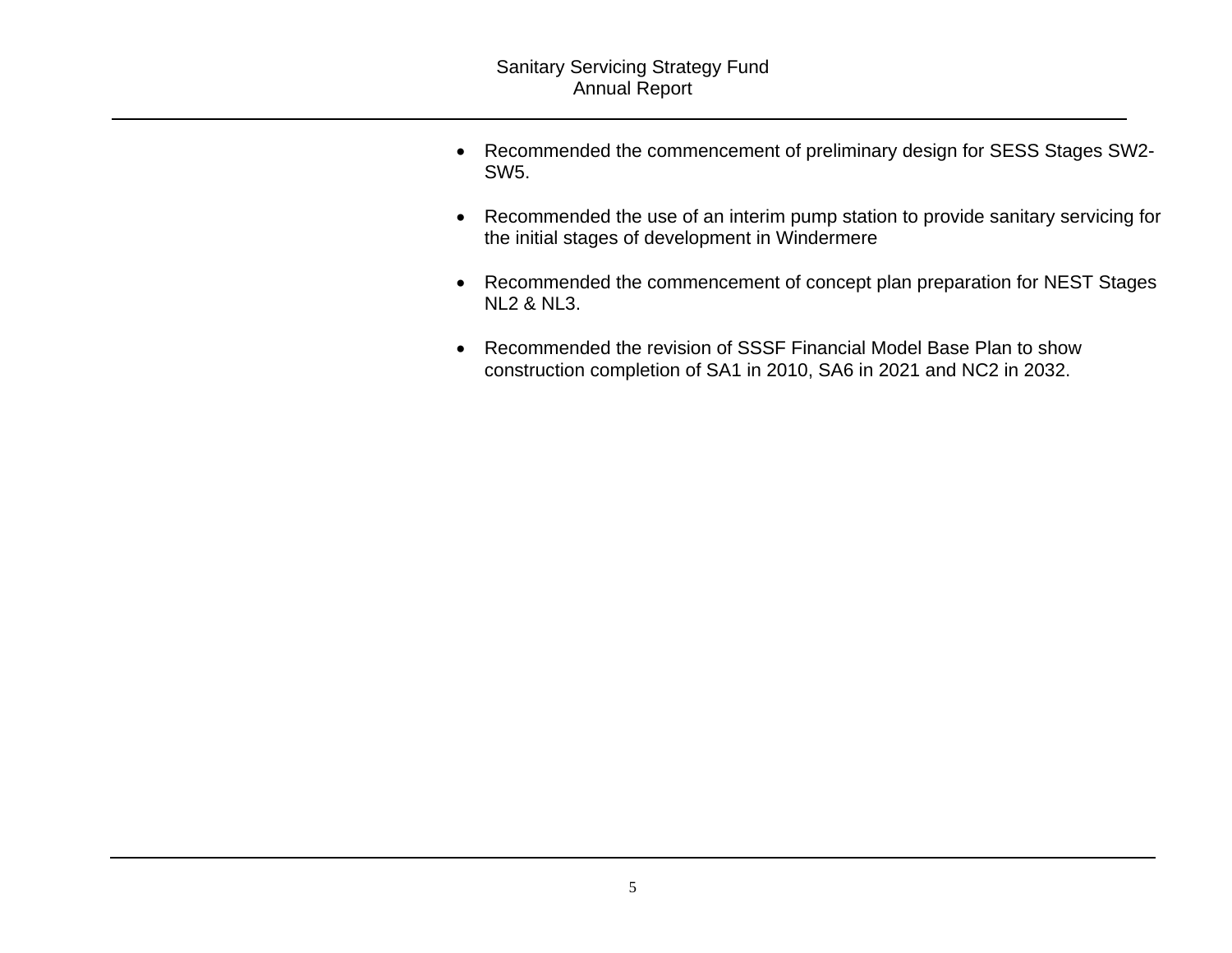### **3.0 FIVE YEAR CONSTRUCTION PLAN**

The proposed major sanitary trunk construction projects for the next five years have been determined by The City of Edmonton Drainage Services with approval of the SSSF Management Committee. This construction plan is developed to support orderly development throughout the City of Edmonton in a cost effective manner, using latest population and employment projections available to the City. It also strives to meet the important objective of maintaining a positive balance for the Sanitary Servicing Strategy Fund. Locations of the planned construction projects are shown on Figure 1.

#### **2005 / 2006 – West Edmonton Sanitary Sewer (WESS) - Stage W1**

The detailed design for WESS Stage W1 is scheduled to be completed in April 2005. As soon as the detailed design is completed, public tenders will be prepared. With an estimated construction duration of about 12 months, the project can be completed in 2006. This will coincide with the time table for developing additional lands in the Lewis Farms area. The estimated construction cost is \$8.57 million.

#### **2005 / 2007 – South Edmonton Sanitary Sewer (SESS) - Stage SW2**

With the south-west leg of Anthony Henday Drive (between Whitemud Drive and Calgary Trail) scheduled for completion in 2006/2007, the pace of new developments in the south side of the City is expected to accelerate in the next few years. Considering that the storage capacity of SW1 is likely to be exhausted by the year 2006 based on current projected development rate of new subdivisions in the Ellerslie and East Heritage Valley areas, construction of SW2 is required to commence in 2005. The SW2 project will involve the construction of a shaft at 127 Street and Ellerslie Road and approximately 1.6 km of a 2340mm diameter tunnel along the south edge of Ellerslie Road from 127 Street to 111 Street. Construction period is expected to last for 18 months.

*Construction works for WESS Stage W1 is planned to be tendered in April 2005 for completion in the spring of 2006*

*City tunneling crews are gearing up to start construction works for SW2 in the spring of 2005*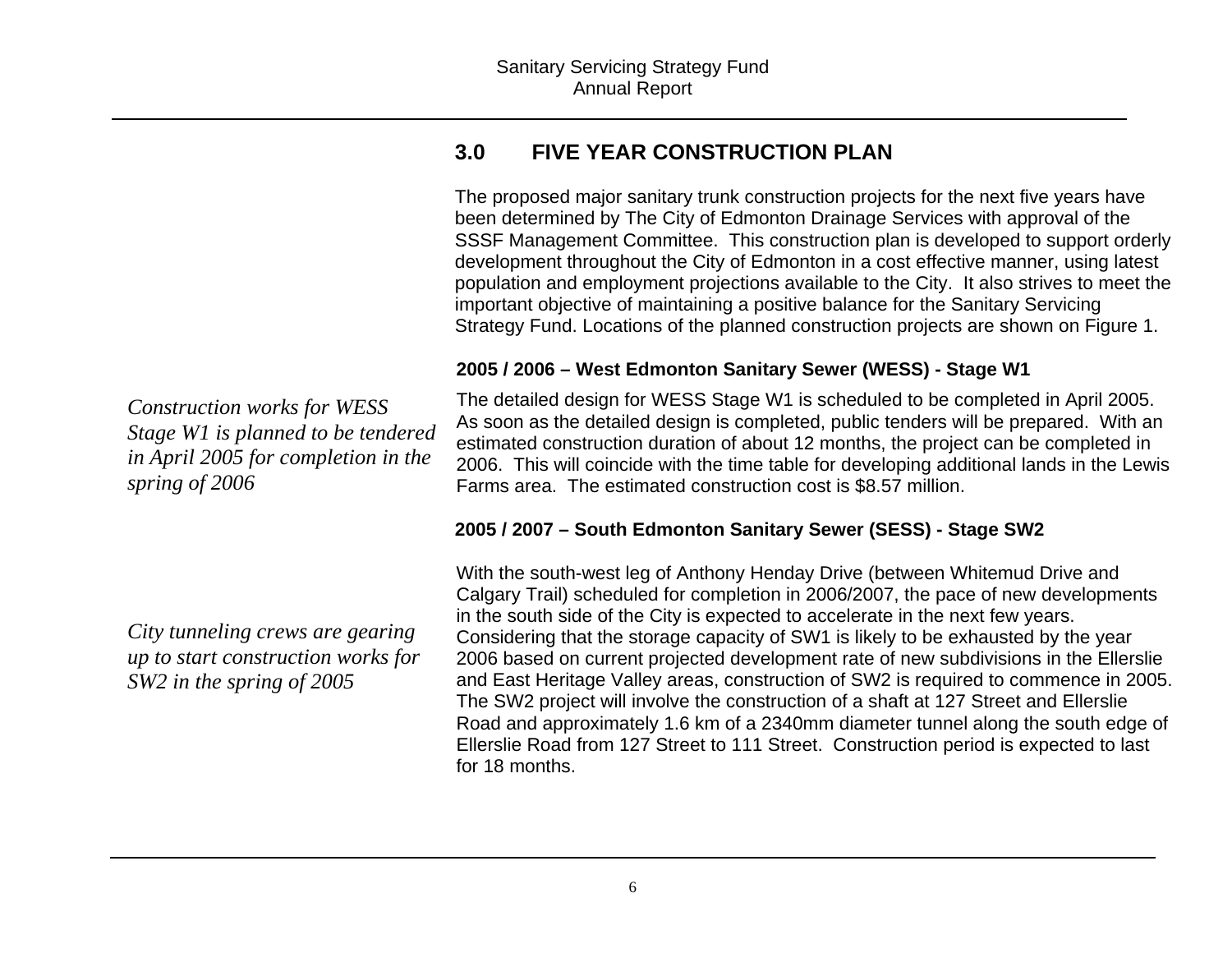

**FIGURE**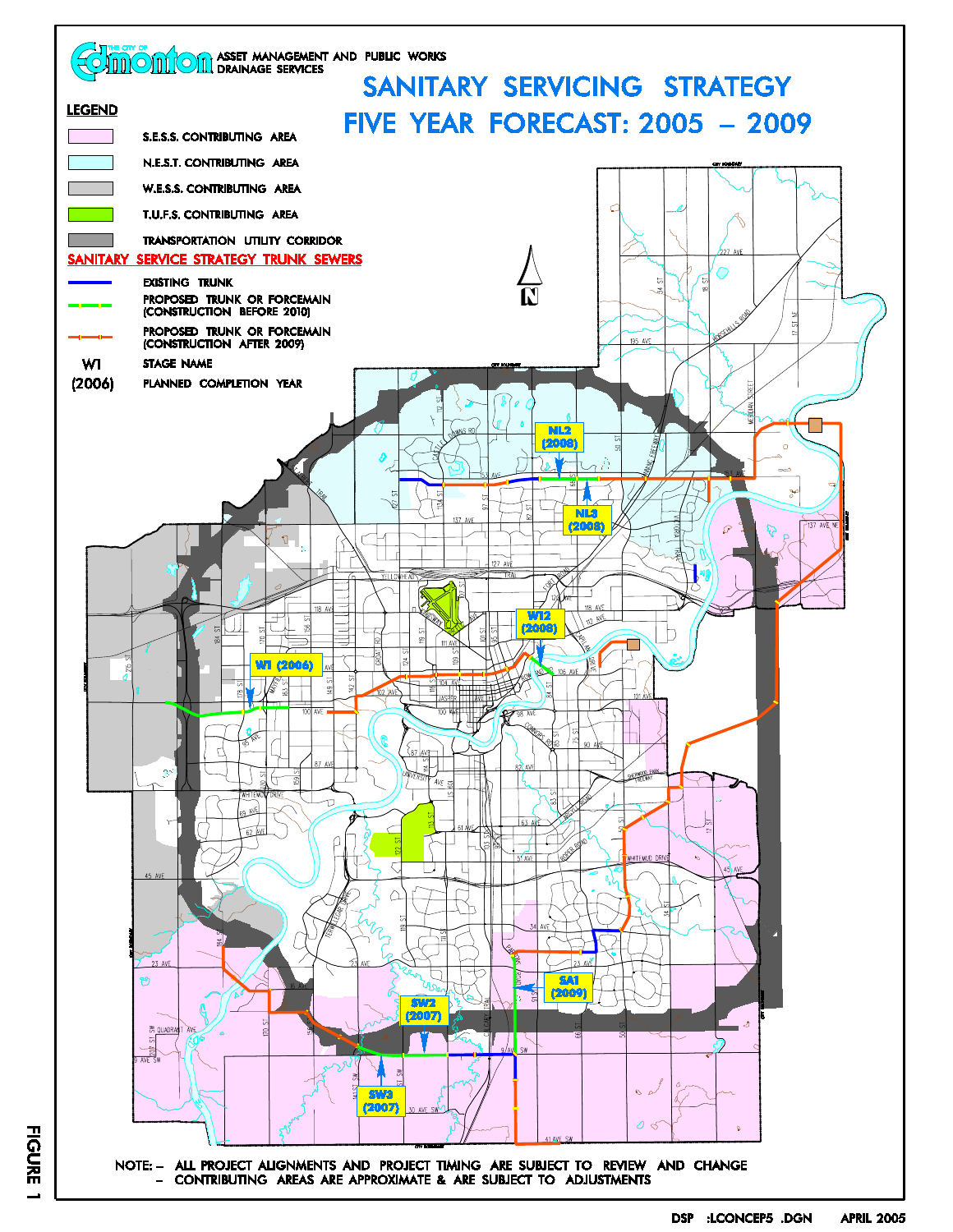#### **2005 / 2007 – South Edmonton Sanitary Sewer (SESS) - Stage SW3-SW5**

In order to provide sanitary servicing to the initial phases of development in the Windermere neighbourhood, a sanitary system will have to be installed across the Whitemud Creek to connect to the western terminal point of the SESS tunnel in the next few years. A significant amount of manhours had been spent to determine the most cost effective way of extending SESS westwards to handle the relatively low flow expected during the next decade. Although a final scheme has not yet been approved, the most favourable alternative considered so far is to construct Stage SW3 to its final size all the way to the west side of Whitemud Creek and to install an interim pump station and a forcemain connecting it to the proposed subdivisions. This will allow sanitary servicing to be provided during the early years of development in Windermere while deferring the huge expenditures in building the SW4 and SW5 tunnels as late as storage capacity allows. If this alternative is adopted, construction of this portion of SESS can start in 2005 once all necessary approvals and easements are secured.

#### **2005 / 2008 – West Edmonton Sanitary Sewer (WESS) - Stage W12**

Construction of WESS Stage W12 was previously scheduled to commence in 2004. However during detailed design, several major changes from the concept design were found to be required. This resulted in the delay of the construction start date. The latest plan is to build the 2500mm diameter inverted siphon across North Saskatchewan River using an earth pressure balance tunneling machine and precast bolted segmental liner. The slope of the siphon has also changed from the north-south direction to the south-north direction. Construction works are now scheduled to commence in October 2005 for completion in spring 2008. The total length of the tunnel is approximately 1,225 metres.

*Installation of an interim sanitary system is a cost effective way of providing sanitary servicing to the initial phases of development in the Windermere neighbourhood* 

*The construction start date for WESS Stage W12 has been postponed to the fall of 2005 as a result of major changes identified during the detailed design stage*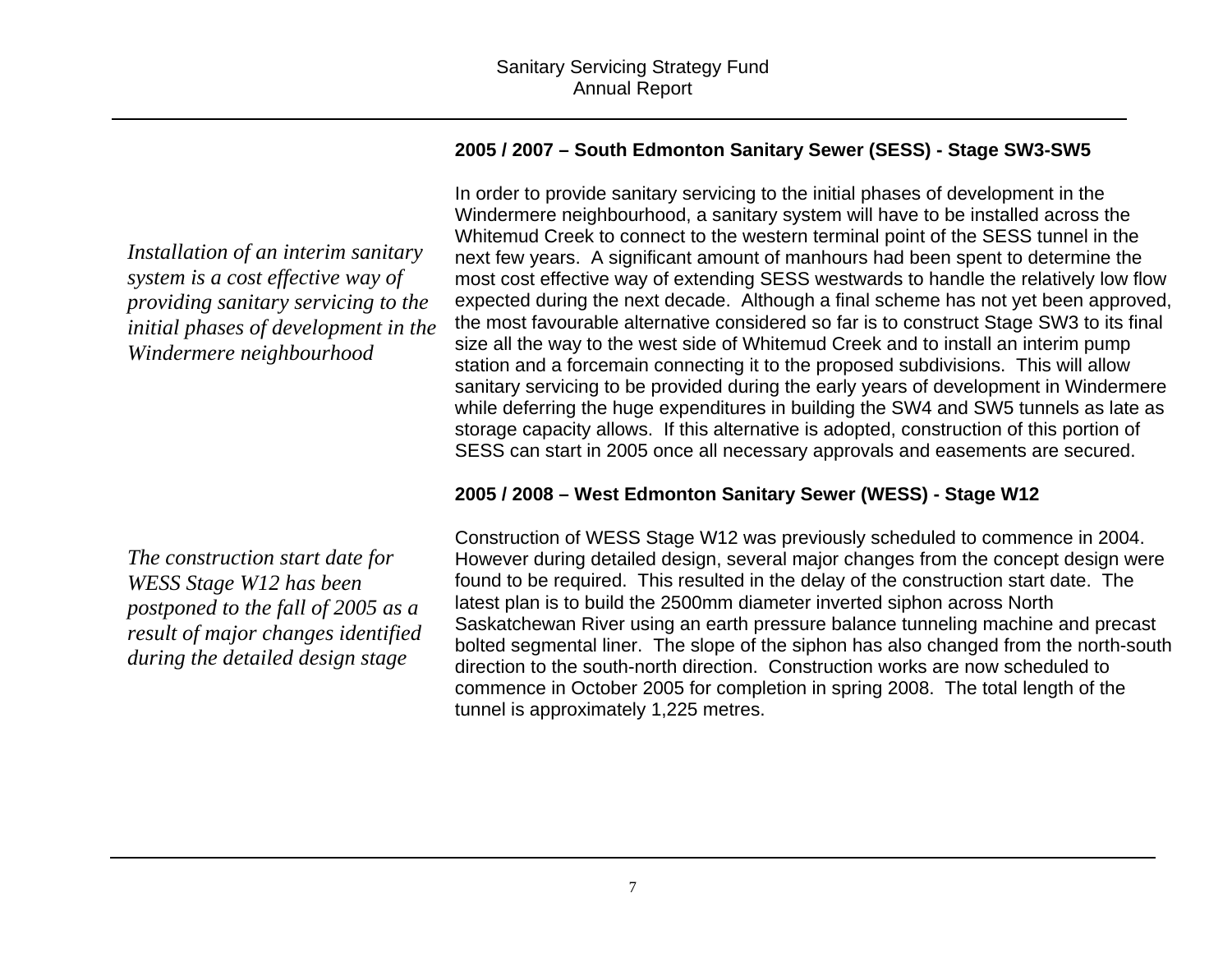#### **4.0FUND BALANCE**

### **4.1 TWENTY YEAR PROJECTION**

The SSSF Cashflow Model was updated in 2004 to include latest available data on construction costs and population projections. The latest projection shows that the fund balance (in 2004 dollars) will stay in the black throughout the 75 year period. Figure 2 shows the cashflow projection up to the year 2024.

The following revisions to the construction schedule had been approved by the SSSF Management Committee during 2004:

|                               | <b>Previously Identified</b> | <b>Revised</b>           |  |  |  |
|-------------------------------|------------------------------|--------------------------|--|--|--|
| <b>StageConstruction Year</b> |                              | <b>Construction Year</b> |  |  |  |
| W <sub>12</sub>               | 2003 / 2005                  | 2005 / 2008              |  |  |  |
| W1 (Stage 1)                  | 2004 / 2007                  | 2005 / 2006              |  |  |  |
| W1 (Stage 2)                  | 2004 / 2007                  | 2020                     |  |  |  |
| W1 (Stage 3)                  | 2004 / 2007                  | 2038                     |  |  |  |
| SA <sub>1</sub>               | 2016 / 2021                  | 2008 / 2010              |  |  |  |
| SA <sub>6</sub>               | 2007 / 2009                  | 2019 / 2021              |  |  |  |
| N <sub>C</sub> 2              | 2009 / 2010                  | 2031 / 2032              |  |  |  |

The following general assumptions have been adopted in the updated model:

- a) Population projections were based on the 'Edmonton Population and Employment Forecast Allocation Study (2000-2025)'.
- b) Previously proposed 15% rate increases in 2010, 2015 and 2020 are retained in addition to the annual inflationary increases.
- c) Annual interest rate gradually increases from 2.5% to 5%.
- d) Annual borrowing rate gradually increases from 4.5% to 7%.

*Previously proposed 15% rate increases in 2010, 2015 and 2020 are retained in the updated SSSF Cashflow Model*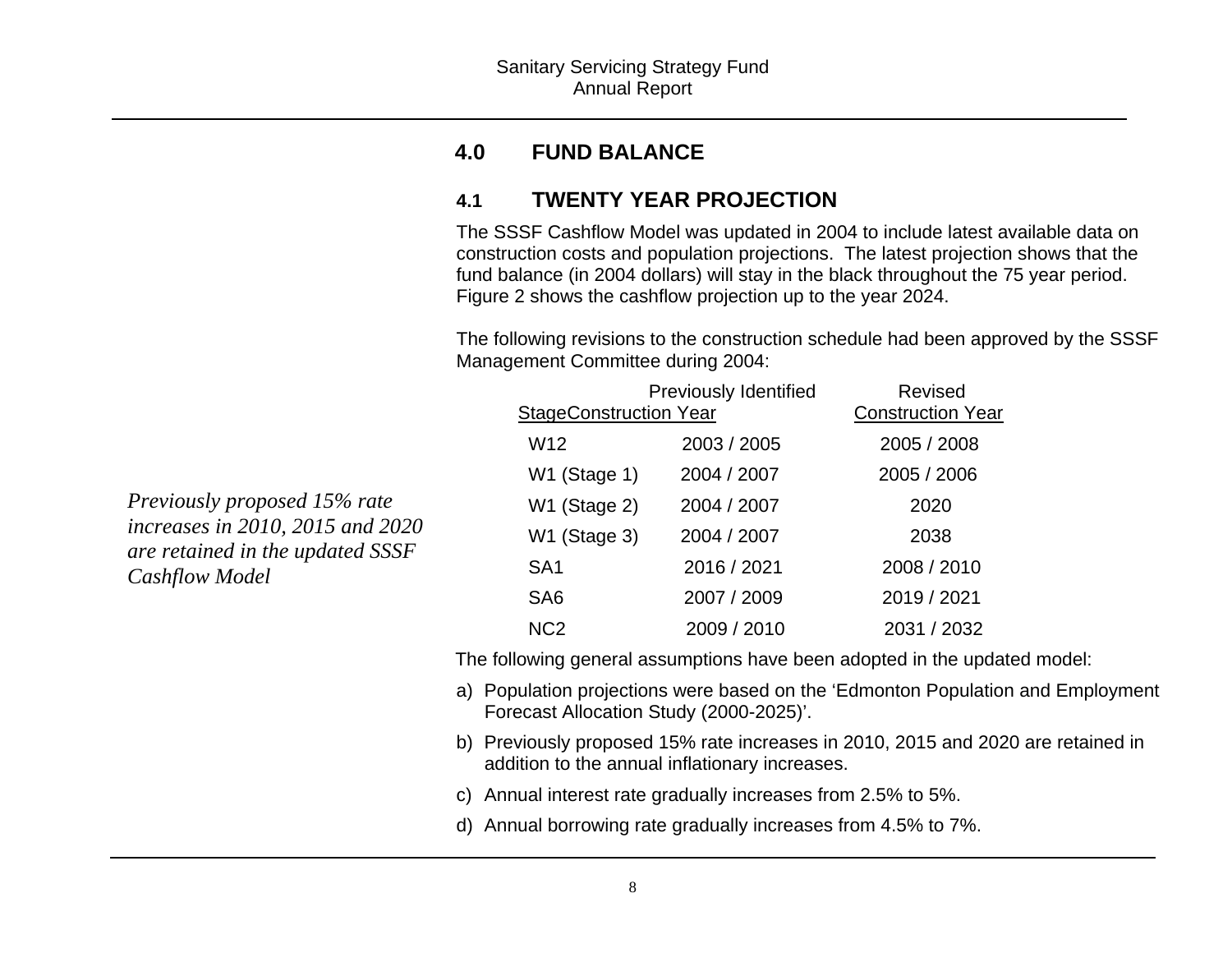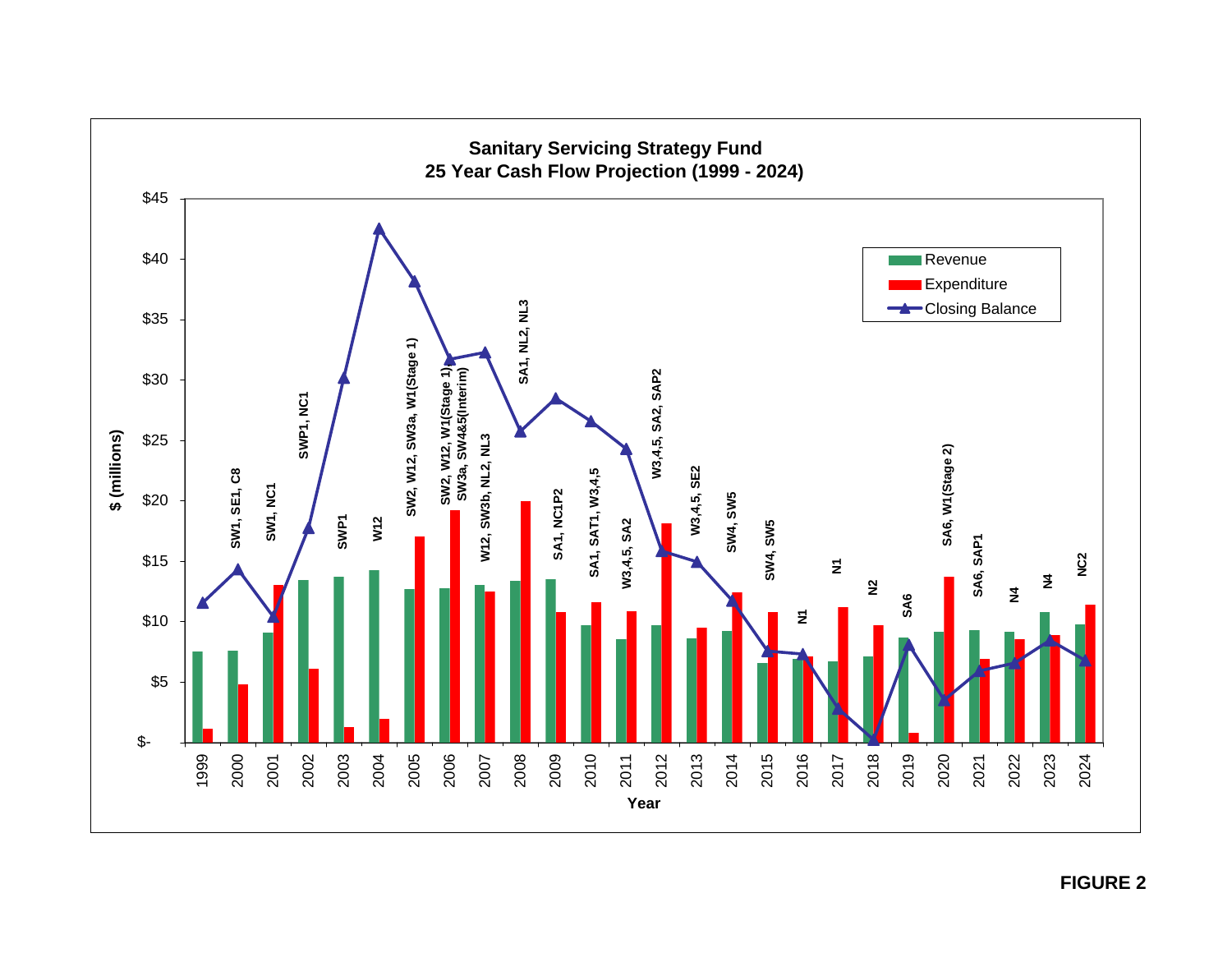e) Annual increases in the SSSF rates and construction costs gradually vary from 2.5% to 3%.

The Management Committee will continue to monitor the fund balance in the future to determine if the previously proposed 15% rate increases in 2010, 2015 and 2020 are still necessary to achieve a positive balance at the end of the Program.

### **4.2 FIVE YEAR PROJECTION**

Table 1 shows the Five Year projection for the Sanitary Sewer Strategy Fund (SSSF). This projection is based on the following data:

#### **Receipts**

- ♦ **Opening Balance for 2004** The actual SSSF balance as of December 31, 2003.
- ♦ **Receipts and Disbursements for 2004**  These are based on actual 2004 amounts (See Table 2)
- ♦ **Interest Accrual (2004 – 2009)** – The 2004 numbers are based on actual amounts. 2005-2009 amounts are based on an assumed rate of return of 2.5% for 2005 and 3% for the years 2006 to 2009.
- ♦ **Utility Contribution –** This amount represents contributions from the Sanitary Utility for future diversion of sanitary flows from serviced City lands to the new trunk system constructed under the SSSF. These lands are located in Mill Woods, parts of the Meadows and in Castle Downs. The amount is calculated based on an estimate of the Sanitary Sewer Trunk Charge these lands would have to pay. Based on current projections, the Sanitary Utility will make these contributions to the SSSF until 2014.
- **Sanitary Sewer Trunk Charge –** The SSTC is collected when an application is made for a Development Permit or sanitary service connection. This charge

*The Sanitary Utility currently contributes \$2.6 million per year to the SSSF*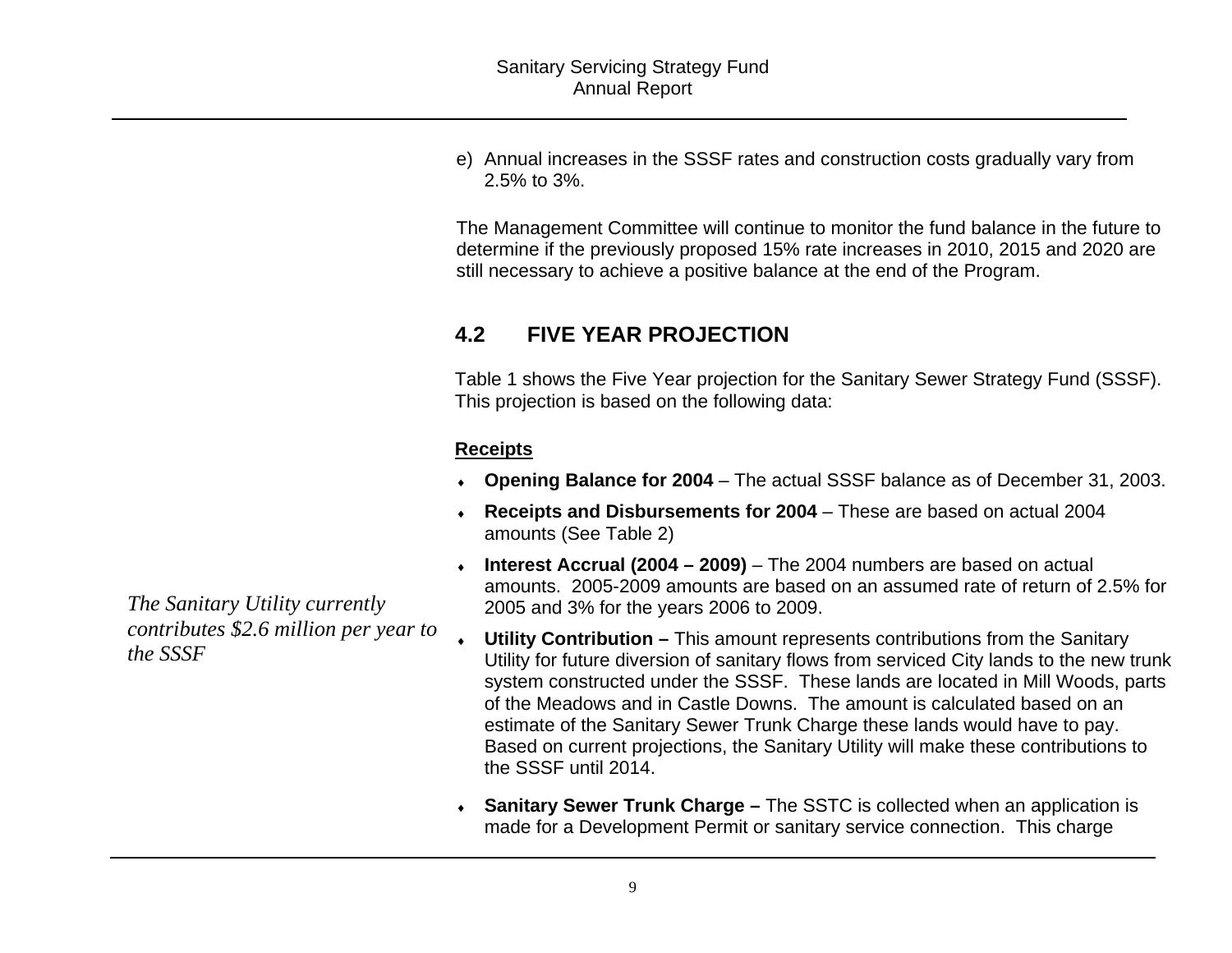### **SANITARY SERVICING STRATEGY FUND - 5 YEAR PROJECTION**

|                                | 2004 (Actual)    |    | <i><b>2005</b></i> | 2006             |     | 2007           |    | 2008           |   | 2009           |
|--------------------------------|------------------|----|--------------------|------------------|-----|----------------|----|----------------|---|----------------|
| <b>Opening Balance</b>         | \$<br>30,188,075 | \$ | 42,544,582         | \$<br>38,184,695 | \$. | 31,715,187     |    | \$32,296,180   | S | 25,759,549     |
| Interest                       | 799.699          |    | 944,271            | 959,808          |     | 942,420        |    | 1,063,833      |   | 1,063,869      |
| Utility Contribution           | 2,600,000        |    | 2,600,000          | 2,600,000        |     | 2,600,000      |    | 2,600,000      |   | 2,600,000      |
| Sanitary Sewer Trunk Charge    | 6,746,196        |    | 5,171,794          | 5,376,062        |     | 5,106,416      |    | 5,333,551      |   | 5,941,652      |
| <b>Expansion Assessment</b>    | 4,128,356        |    | 3,959,048          | 3,798,372        |     | 4,391,210      |    | 4,407,370      |   | 3,891,030      |
| <b>Total Receipts</b>          | 14,274,251       |    | 12,675,113         | 12,734,242       |     | 13,040,046     |    | 13,404,754     |   | 13,496,551     |
| <b>Construction Costs</b>      | (1, 917, 744)    |    | (17, 015, 000)     | (19, 183, 750)   |     | (12, 439, 053) |    | (19, 921, 385) |   | (10, 738, 344) |
| Over Expenditure Paybacks      |                  |    | (20,000)           | (20,000)         |     | (20,000)       |    | (20,000)       |   | (20,000)       |
| <b>Total Disbursements</b>     | (1, 917, 744)    |    | (17,035,000)       | (19, 203, 750)   |     | (12, 459, 053) |    | (19, 941, 385) |   | (10, 758, 344) |
| <b>Closing Reserve Balance</b> | 42,544,582       | S. | 38,184,695         | \$<br>31,715,187 | S   | 32,296,180     | S. | 25,759,549     |   | 28,497,756     |

### **Tentative Construction Programme**

|                   | Total           |            |            |            |            |            |
|-------------------|-----------------|------------|------------|------------|------------|------------|
|                   | 2005 - 2009     | 2005       | 2006       | 2007       | 2008       | 2009       |
| SW <sub>2</sub>   | 10,680,000      | 4,500,000  | 6,180,000  |            |            |            |
| W12               | 5,524,400       | 4,515,000  | 1,009,400  |            |            |            |
| SW <sub>3</sub> a | 7,635,000       | 3,000,000  | 4,635,000  |            |            |            |
| W1 (Stage 1)      | 8,677,100       | 5,000,000  | 3,677,100  |            |            |            |
| SW4 & 5 (Interim) | 3,090,000       |            | 3,090,000  |            |            |            |
| <b>W12P</b>       | 2,714,050       |            | 592,250    | 2,121,800  |            |            |
| SW3b/SWP3         | 2,121,800       |            |            | 2,121,800  |            |            |
| NL2               | 6,951,635       |            |            | 546,364    | 6,405,271  |            |
| NL3               | 12,049,828      |            |            | 7,649,089  | 4,400,739  |            |
| NL2P1             | 1,092,727       |            |            |            | 1,092,727  |            |
| NL3P1             | 1,307,841       |            |            |            | 1,307,841  |            |
| SA <sub>1</sub>   | 15,718,877      |            |            |            | 6,714,807  | 9,004,070  |
| NC1P2             | 1,734,274       |            |            |            |            | 1,734,274  |
| Total             | 79,297,532<br>S | 17,015,000 | 19,183,750 | 12,439,053 | 19,921,385 | 10,738,344 |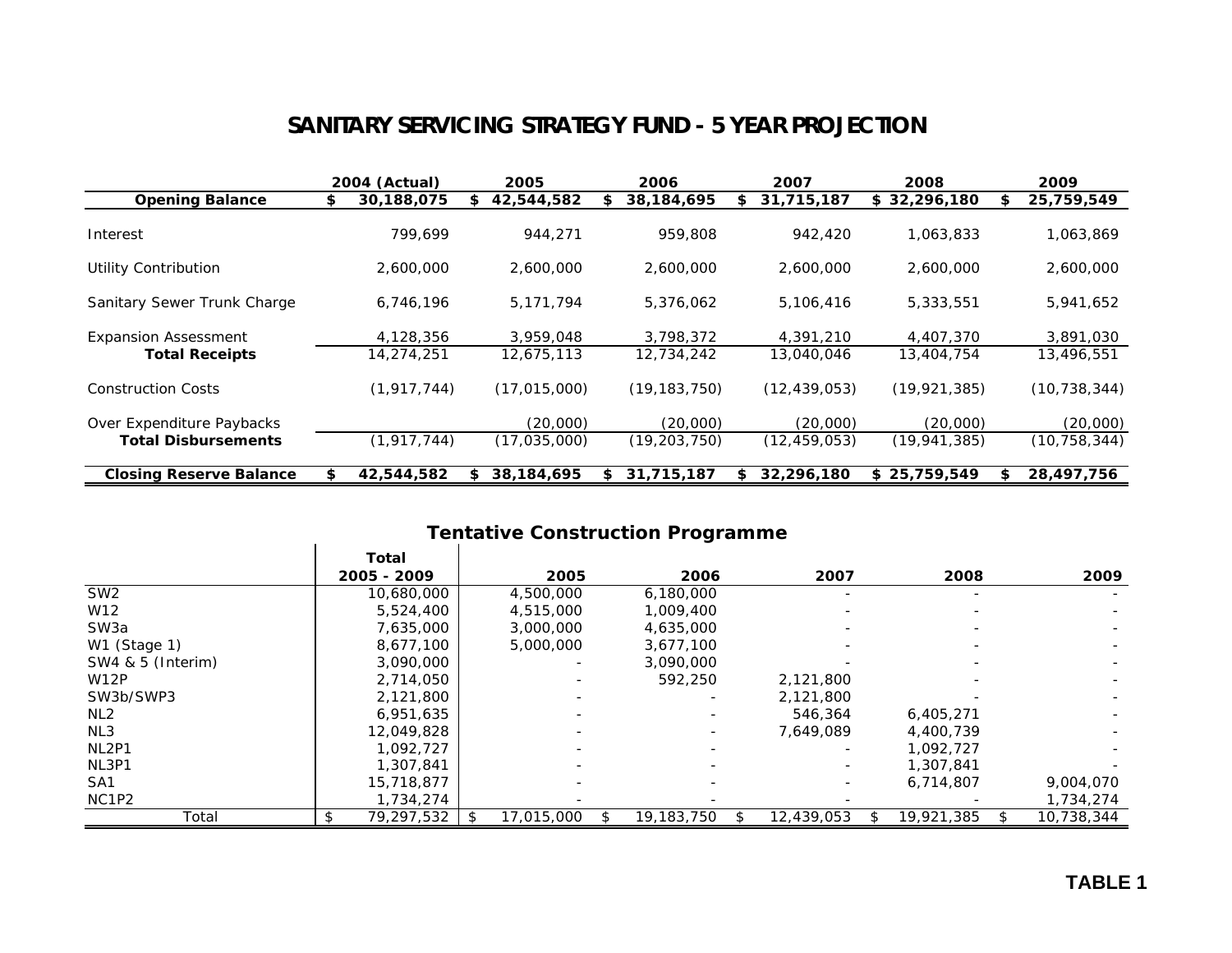*The Sanitary Sewer Trunk Charge was increased by 2.89% for 2004 and will increase by another 4.75% effective 1 January 2005* 

applies to all new development and redevelopment in the City. The following are the SSTC rates for 2004 and 2005:

| Type of development                   | 2004           | 2005           |
|---------------------------------------|----------------|----------------|
| Single-family/Duplex Residential      | \$803/dwelling | \$841/dwelling |
| <b>Multi-family Residential</b>       | \$573/dwelling | \$600/dwelling |
| Commercial, Industrial, Institutional | \$4,011/ha     | \$4,202/ha     |

Estimated SSTC revenue from 2005 to 2009 is based on projected development rates within the City.

♦ **Expansion Assessment (EA) –** The EA is an area-based assessment that is collected at the time of subdivision, development permit application or sanitary service connection application. The EA applies to those areas of the City that did not have an approved Neighborhood Structure Plan (NSP) before January 1, 1998. The 2004 and 2005 rates for EA are as follows:

|                                                                                              | <b>Contributing Area</b>                                                                                                                                                     | 2004                                                     | 2005                                                     |
|----------------------------------------------------------------------------------------------|------------------------------------------------------------------------------------------------------------------------------------------------------------------------------|----------------------------------------------------------|----------------------------------------------------------|
| The Expansion Assessment is<br>collected from the contributing<br>areas as shown on Figure 1 | North Edmonton Sanitary Trunk (NEST)<br>South Edmonton Sanitary Sewer (SESS)<br><b>Terwillegar and University Farms (TUFS)</b><br><b>West Edmonton Sanitary Sewer (WESS)</b> | \$11,460/ha<br>\$11,460/ha<br>\$11,460/ha<br>\$14,325/ha | \$12,004/ha<br>\$12,004/ha<br>\$12,004/ha<br>\$15,005/ha |

♦ **Estimated Construction Costs –** The 2004 amounts are based on actual construction costs incurred. The timing of construction is a critical factor for the fund balance.

Estimated construction costs for the period from 2005 to 2009 are derived from the tentative construction programme listed in Table 1.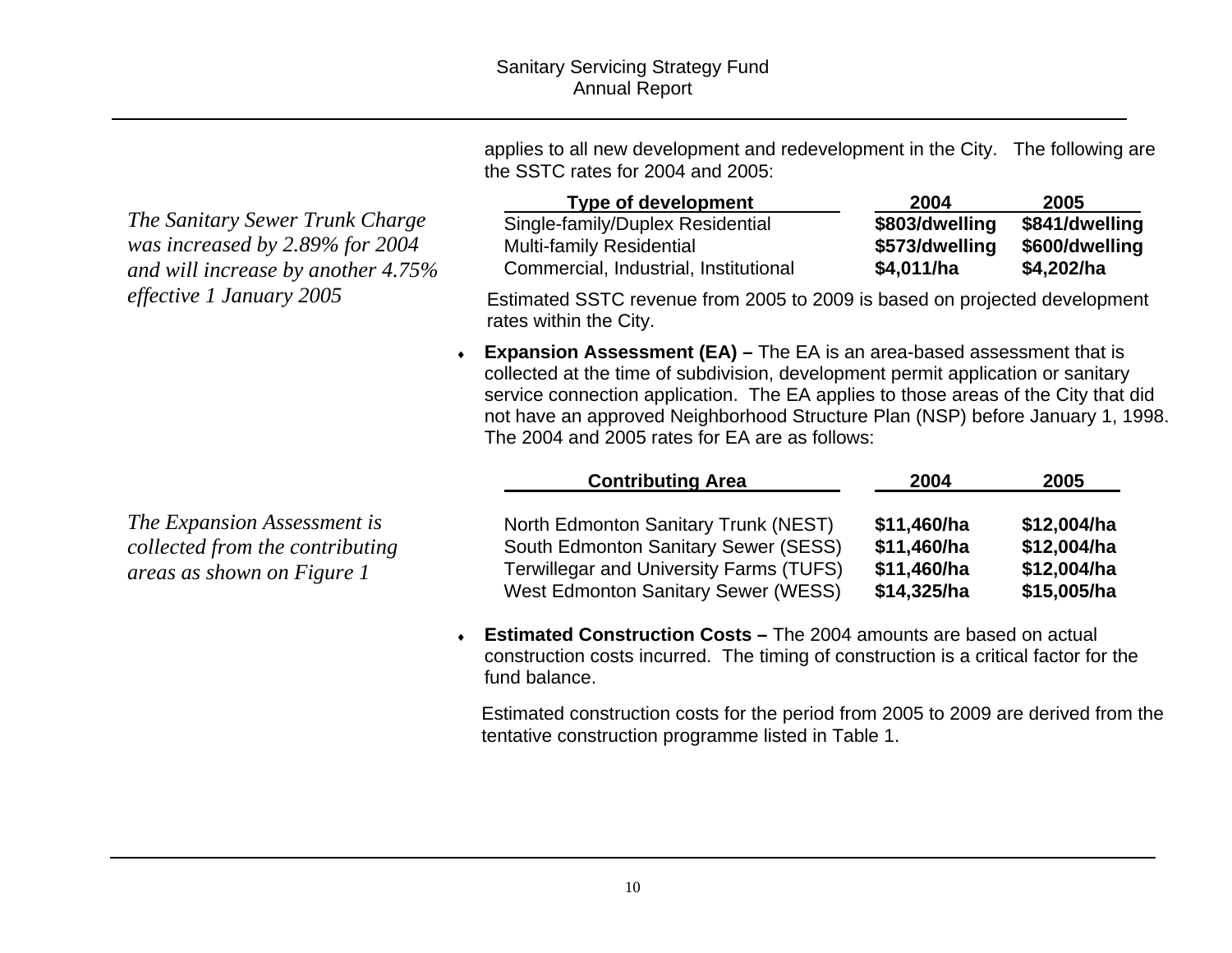*Over Expenditure Paybacks are payments made to the City for front-ending two sanitary trunks.* 

*Total revenues were up 4% from 2003.* 

*SSTC revenue was up by 15% for single-family & duplex developments but was down by 9% for multi-family developments.* 

♦ **Over Expenditure Payback** – The over-expenditure (OE) payback is payable to the City for the construction of two sanitary trunk lines: the N.W. Annexation Area South Sanitary Trunk and the Clareview Interceptor. The City front-ended the construction costs for these two projects. As development occurs within the sewer benefiting areas, the Expansion Assessment is collected from the developments and is paid back to the City. The projected Over Expenditure Paybacks are based on anticipated developments within the benefiting areas.

### **4.3 STATEMENT OF FUND ACTIVITIES AND BALANCE**

The Statement of Fund Activities and Balance for 2004 is shown on Table 2. Figure 3 shows each revenue component as a percentage of the total revenues.

#### **REVENUES**

Total revenues for 2004 were \$14,274,251, which is a 4% increase over the 2003 revenues.

• **Sanitary Sewer Trunk Charge (SSTC)** – For 2004, SSTC revenues totaled \$6,746,196, which equates to a 4% increase over the 2003 SSTC revenues. Revenues of \$3,635,944 from single-family and duplex residential developments were the biggest component of the amounts received. Based on the \$803 per dwelling rate in 2004, this represents approximately 4,528 combined single-family and duplex housing starts. This amounts to an 12% increase compared to the estimated 4,059 starts in 2003.

The next largest component of SSTC income came from multi-family developments. The \$2,617,408 collected represents approximately 4,568 units being charged the \$573 per unit rate in 2004. Multi-family unit starts have shrunk by 11% compared with that in 2003.

The remaining \$492,845 of SSTC revenue came from commercial, industrial, and institutional developments, representing approximately 123 hectares of assessed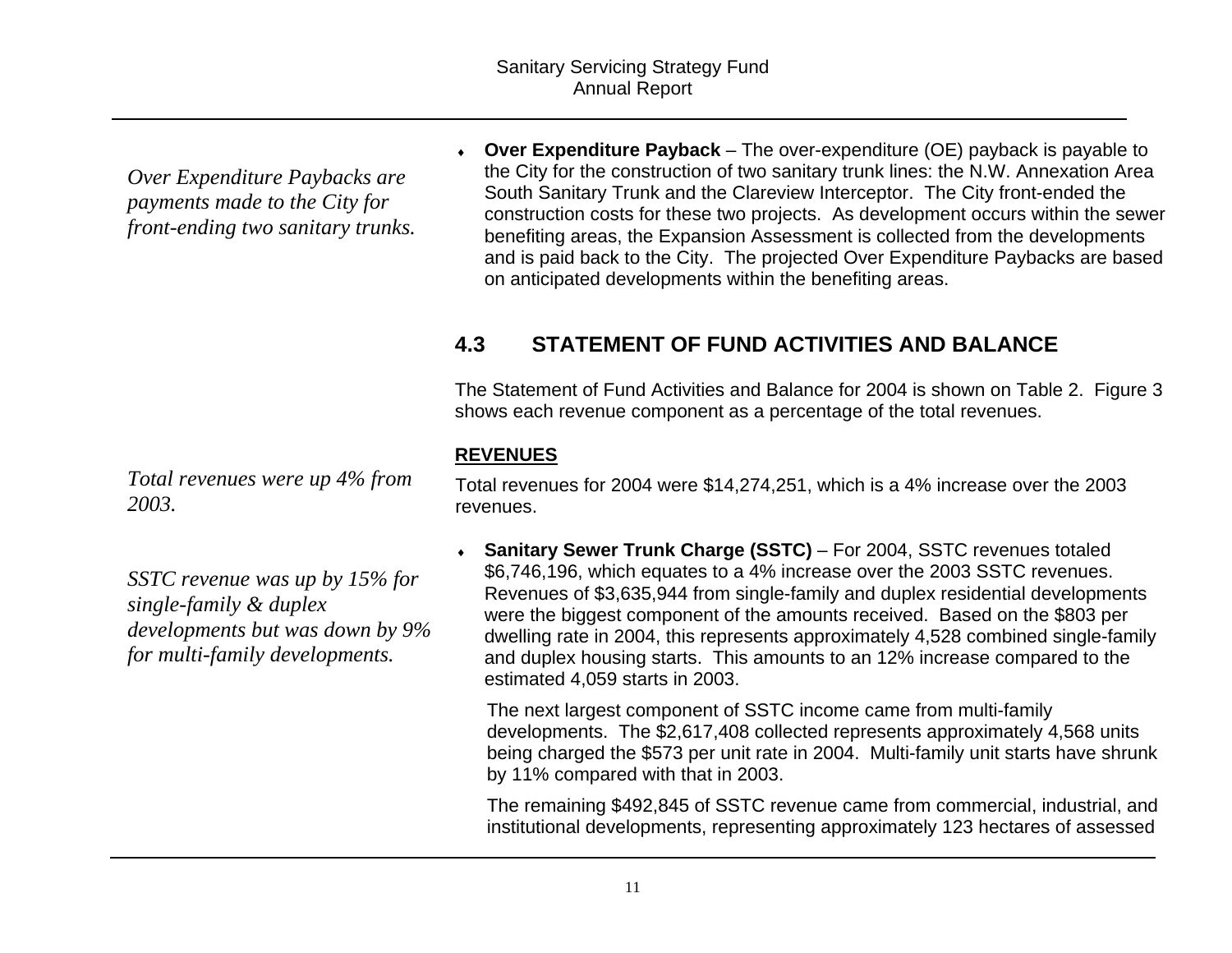development. This is up 3% from the 119 hectares assessed in 2003.

- ♦ **Expansion Assessment (EA)** For 2004, the total EA collected was \$4,128,356, up 5% when compared with 2003. This reverses the downward trend experienced in 2003 and echoes the increase in single family / duplex residential developments in 2004.
- ♦ **Utility Contribution** Total Utility contribution in 2004 was \$2,600,000.
- ♦ **Interest Earned –** Total interest earned for 2004 was \$799,699, up from \$667,069 earned in 2003. This is primarily the result of having a larger amount of fund balance in the account for a longer period during the year. In light of the projected healthy balance for the next 5 years, the SSSF Management Committee has started looking into various investment options for the fund balance in order to secure a relatively higher return with minimum risks.

### **EXPENDITURE**

The largest expenditure item in 2004 was \$802,960 for the detailed design and site investigations for WESS (W12). At the same time, \$406,764 and \$ 318,281 were spent on the design of SESS (SW2-SW5) and WESS (W1) respectively. Other expenses included \$176,232 for the updating of the SSSF Financial Model.

The total expenditure actually incurred in 2004 was significantly lowered than that budgeted due to the delay in the start of construction for WESS (W12).

*Expansion Assessment revenues were up by 5%.*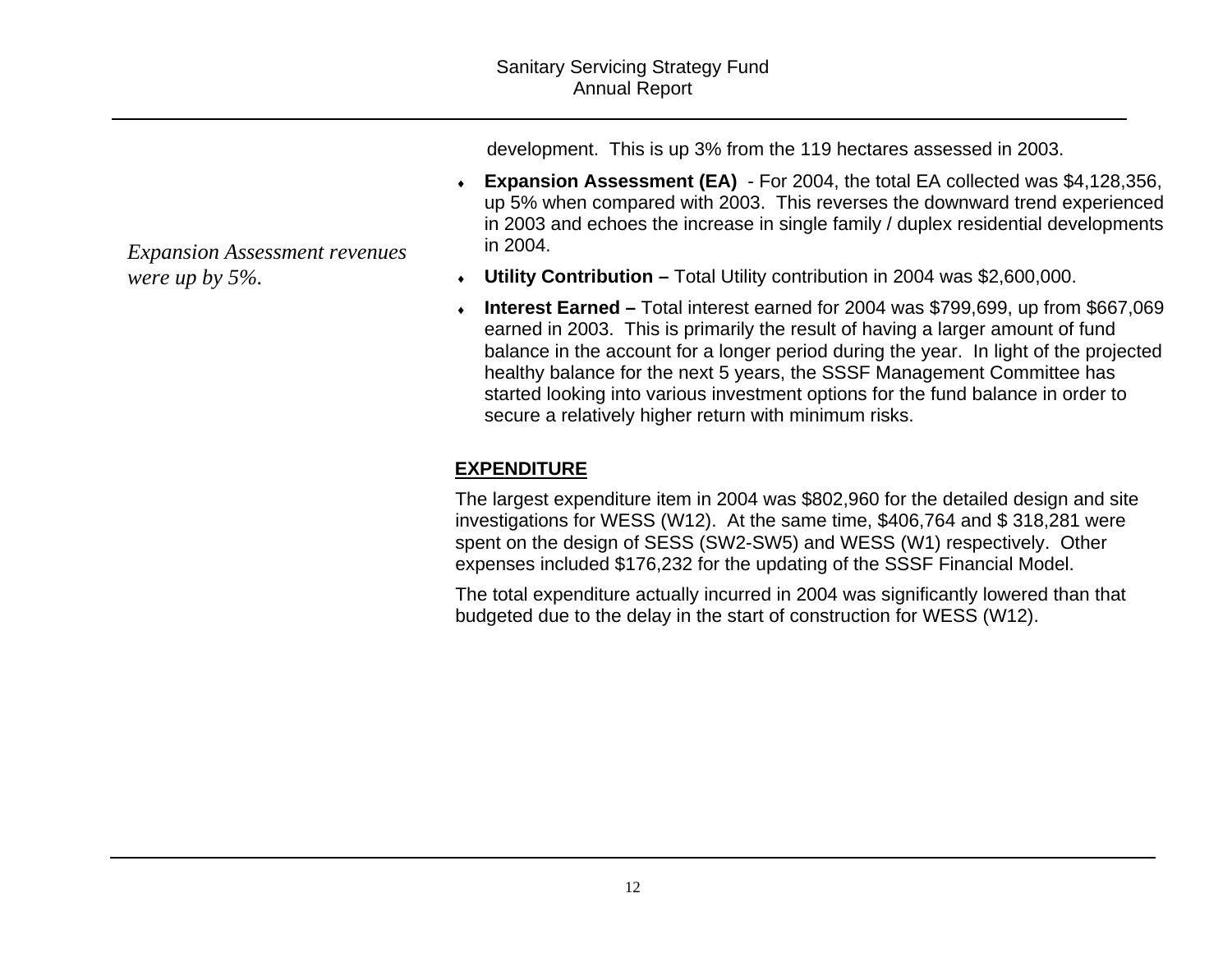### **STATEMENT OF FUND ACTIVITIES & BALANCE**

| <b>Sanitary Service Strategy Fund</b>                             |                  |                             |                  |                  |
|-------------------------------------------------------------------|------------------|-----------------------------|------------------|------------------|
| for the period ending December 31, 2004                           | 2003             | 2004                        | 2004             | 2004             |
|                                                                   | Actual           | Actual                      | <b>Budget</b>    | Variance         |
|                                                                   |                  |                             |                  |                  |
| <b>REVENUES</b>                                                   |                  |                             |                  |                  |
| Sanitary sewer trunk charge - single/duplex                       | 3,166,028        | 3,635,944                   | 2,700,000        | 935,944          |
| Sanitary sewer trunk charge - multi family                        | 2,861,327        | 2,617,408                   | 2,320,000        | 297,408          |
| Sanitary sewer trunk charge - commercial/industrial/institutional | 463,233          | 492,845                     | 380,000          | 112,845          |
| Expansion assessment                                              | 3,931,542        | 4,128,356                   | 2,975,000        | 1,153,356        |
|                                                                   | 10,422,130       | 10,874,552                  | 8,375,000        | 2,499,552        |
| Utility system contribution                                       | 2,600,000        | 2,600,000                   | 2,600,000        |                  |
| Interest earned                                                   | 667,069          | 799,699                     | 807,050          | (7,351)          |
| <b>Total Revenues</b>                                             | 13,689,199       | 14,274,251                  | 11,782,050       | 2,492,201        |
| <b>EXPENDITURES</b>                                               |                  |                             |                  |                  |
| SESS - SW1                                                        | 144,183          | 50,127                      | 100,000          | (49, 873)        |
| SESS - SW2-SW5                                                    |                  | 406,764                     | 2,000,000        | (1,593,236)      |
| Clareview Sanitary Trunk - C8                                     | 835              |                             |                  |                  |
| NEST - NC1                                                        | 30,737           | 14,361                      |                  | 14,361           |
| WESS - W1                                                         | 60,609           | 318,281                     | 300,000          | 18,281           |
| WESS - W2-W12 Concept Plan                                        | 284,939          | 30,557                      |                  | 30,557           |
| <b>WESS - W12</b>                                                 | 118,224          | 802,960                     | 9,300,000        | (8,497,040)      |
| SESS - SW2-SW7 Concept Plan                                       | 400,146          |                             |                  |                  |
| <b>SSSF Financial Model Update</b>                                | 128,423          | 176,232                     | 200,000          | (23,768)         |
| Over Expenditure Payback and Misc. Expenses                       | 91,972           | 118,462                     | 200,000          | (81,538)         |
| <b>Total Expenditures</b>                                         | 1,260,068        | 1,917,744                   | 12,100,000       | (10, 182, 256)   |
| <b>Excess of Revenue over Expenditures</b>                        | 12,429,131       | 12,356,507                  | (317,950)        | 12,674,457       |
| <b>Opening Balance</b>                                            | 17,758,944       | 30,188,075                  | 30,188,075       |                  |
| <b>Closing Balance</b>                                            | 30,188,075<br>\$ | $\mathbf{\$}$<br>42,544,582 | 29,870,125<br>\$ | \$<br>12,674,457 |